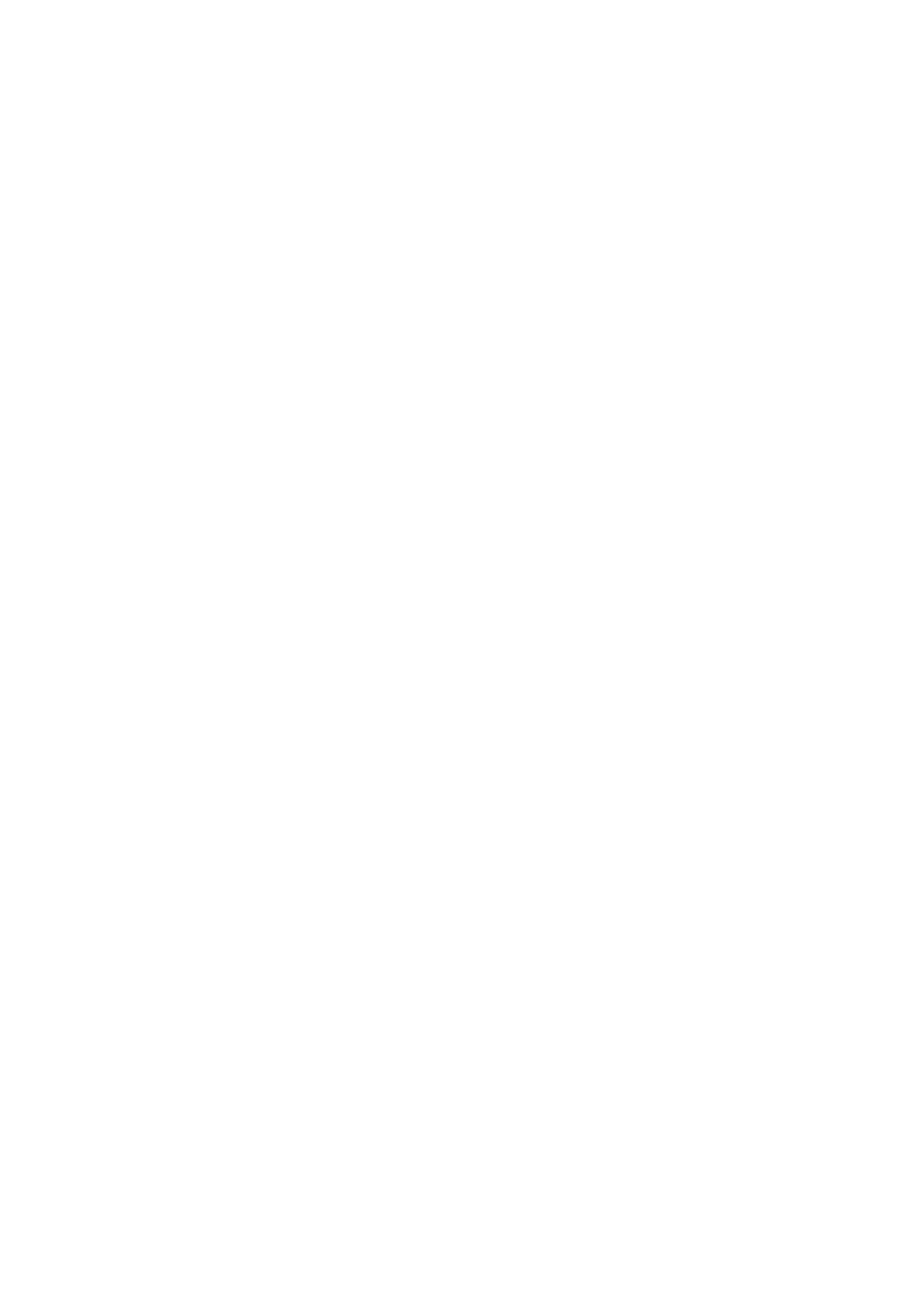| OTIUM FAMILY STONE PALACE SIDE FACT SHEET 2022      |              |              |                                                                                                                                                                                                                                  |                                                            |  |  |  |  |
|-----------------------------------------------------|--------------|--------------|----------------------------------------------------------------------------------------------------------------------------------------------------------------------------------------------------------------------------------|------------------------------------------------------------|--|--|--|--|
| <b>THE BEACH</b>                                    |              |              |                                                                                                                                                                                                                                  |                                                            |  |  |  |  |
|                                                     | <b>YES</b>   | <b>NO</b>    |                                                                                                                                                                                                                                  | <b>DESCRIPTIONS</b>                                        |  |  |  |  |
| <b>Beach Umbrella</b><br><b>Beach Type Sandy</b>    | ✓            |              |                                                                                                                                                                                                                                  |                                                            |  |  |  |  |
| (Shallow)                                           | ✓            |              |                                                                                                                                                                                                                                  |                                                            |  |  |  |  |
| <b>Umbrellas</b>                                    | ✓            |              |                                                                                                                                                                                                                                  |                                                            |  |  |  |  |
| <b>Lounge Chair</b>                                 | ✓            |              |                                                                                                                                                                                                                                  |                                                            |  |  |  |  |
| <b>Beach Lounge Chair</b><br>(Free)                 | ✓            |              | Depending on Availability.                                                                                                                                                                                                       |                                                            |  |  |  |  |
| <b>Beach Lounge Chair</b>                           |              |              |                                                                                                                                                                                                                                  | Depending on Availability.                                 |  |  |  |  |
| <b>Cushion</b><br>(Free)                            | ✓            |              |                                                                                                                                                                                                                                  |                                                            |  |  |  |  |
| <b>Beach Towel</b>                                  | ✓            |              | Towel changes are made through SPA Center once a day between 09:00-11:00 and 16:00-<br>17:00 with the towel cards. Cards are provided by Reception during check in and<br>returned to Reception during checkout. Lost fee is 10€ |                                                            |  |  |  |  |
|                                                     |              |              | <b>HOTEL ACTIVITIES</b>                                                                                                                                                                                                          |                                                            |  |  |  |  |
|                                                     | <b>FREE</b>  | <b>PAID</b>  |                                                                                                                                                                                                                                  | <b>DESCRIPTIONS</b>                                        |  |  |  |  |
| <b>Sauna and Turkish Bath</b>                       | ✓            |              |                                                                                                                                                                                                                                  | Sauna and Turkish Bath (At times determined by Spa Center) |  |  |  |  |
| <b>Fitness Center</b>                               | ✓            |              | Various Fitness Equipments 09:00 / 19:00.                                                                                                                                                                                        |                                                            |  |  |  |  |
| <b>SPA Center</b><br>Hairdresser                    |              | ✓            | <b>Health and Beauty Care.</b>                                                                                                                                                                                                   |                                                            |  |  |  |  |
|                                                     |              | ✓            | Hair Care and Styling.                                                                                                                                                                                                           |                                                            |  |  |  |  |
| <b>Shopping Center</b>                              |              | ✓            | Various Shops.                                                                                                                                                                                                                   |                                                            |  |  |  |  |
| <b>Doctor</b>                                       |              | ✓            | <b>Health Service.</b>                                                                                                                                                                                                           |                                                            |  |  |  |  |
| <b>Laundry and</b>                                  |              | ✓            | Daily Laundry and Dry Cleaning.                                                                                                                                                                                                  |                                                            |  |  |  |  |
| <b>Dry Cleaning</b>                                 |              |              |                                                                                                                                                                                                                                  |                                                            |  |  |  |  |
| <b>TV Corner</b>                                    | ✓            |              |                                                                                                                                                                                                                                  |                                                            |  |  |  |  |
| Lobby                                               | ✓            |              |                                                                                                                                                                                                                                  |                                                            |  |  |  |  |
| Animation                                           | ✓<br>✓       |              | <b>International Entertainment.</b>                                                                                                                                                                                              |                                                            |  |  |  |  |
| <b>Basketball Court</b><br><b>Tennis Court</b>      |              | $\checkmark$ |                                                                                                                                                                                                                                  |                                                            |  |  |  |  |
| <b>Table Tennis</b>                                 | ✓            |              |                                                                                                                                                                                                                                  | Hard Floor (Court Lights and Equipments are for a fee)     |  |  |  |  |
| <b>Beach Volleyball</b>                             | ✓            |              |                                                                                                                                                                                                                                  |                                                            |  |  |  |  |
| <b>Aerobics</b>                                     | $\checkmark$ |              |                                                                                                                                                                                                                                  |                                                            |  |  |  |  |
|                                                     | ✓            |              |                                                                                                                                                                                                                                  |                                                            |  |  |  |  |
| Water Gymnastics<br>Billiards                       |              | ✓            |                                                                                                                                                                                                                                  |                                                            |  |  |  |  |
| <b>Banana</b>                                       |              | ✓            |                                                                                                                                                                                                                                  |                                                            |  |  |  |  |
|                                                     |              | $\checkmark$ |                                                                                                                                                                                                                                  |                                                            |  |  |  |  |
| Jet Ski<br>Canoe                                    |              | ✓            |                                                                                                                                                                                                                                  |                                                            |  |  |  |  |
| Sea Bike                                            |              | ✓            |                                                                                                                                                                                                                                  |                                                            |  |  |  |  |
| <b>Diving</b>                                       |              | ✓            |                                                                                                                                                                                                                                  |                                                            |  |  |  |  |
| <b>Water Skiing</b>                                 |              | ✓            |                                                                                                                                                                                                                                  |                                                            |  |  |  |  |
|                                                     |              |              | <b>CHILDREN ACTIVITIES</b>                                                                                                                                                                                                       |                                                            |  |  |  |  |
|                                                     |              | <b>YES</b>   |                                                                                                                                                                                                                                  | <b>DESCRIPTIONS</b>                                        |  |  |  |  |
| <b>MINICLUB (Ages 4-12)</b><br>(Closed once a week) |              | ✓            | Languages: German, English, Turkish and Russian. Mini Club is open 6 days a week<br>between 10:00-12:30 and 14:30-17:00.                                                                                                         |                                                            |  |  |  |  |
|                                                     |              | ✓            |                                                                                                                                                                                                                                  |                                                            |  |  |  |  |
| <b>Kids Show</b><br><b>Kids Pool</b>                |              | ✓            | 'MINIDISCO"                                                                                                                                                                                                                      |                                                            |  |  |  |  |
| <b>Game Field</b>                                   |              | ✓            | Pool Depth is 50 cm, Sweet Water<br>Game Field: 1, Danışma Animasyon                                                                                                                                                             |                                                            |  |  |  |  |
| <b>Baby Bed</b>                                     |              | $\checkmark$ | Available for reservation upon request.                                                                                                                                                                                          |                                                            |  |  |  |  |
| <b>Babysitter</b>                                   |              | ✓            | Paid service. Can pay locally. Reservation is required.                                                                                                                                                                          |                                                            |  |  |  |  |
| <b>Child and Baby Chairs</b>                        |              | ✓            |                                                                                                                                                                                                                                  | In the restaurant upon request.                            |  |  |  |  |
|                                                     |              |              | KIDS PLAYGROUND - AMUSEMENT PARK                                                                                                                                                                                                 |                                                            |  |  |  |  |
|                                                     |              |              | Hours: 10:30-11:30 / 19:30-20:30                                                                                                                                                                                                 |                                                            |  |  |  |  |
|                                                     |              |              | Merry-go-round capacity: 12                                                                                                                                                                                                      |                                                            |  |  |  |  |
|                                                     |              |              | Swings capacity: 20                                                                                                                                                                                                              |                                                            |  |  |  |  |
|                                                     |              |              | Merry-go-round and Swings are free of charge.                                                                                                                                                                                    |                                                            |  |  |  |  |
|                                                     |              |              | <b>MAIN RESTAURANTS</b>                                                                                                                                                                                                          |                                                            |  |  |  |  |
| <b>Breakfast</b>                                    |              |              | 07:00-10:00 Stone Restaurant                                                                                                                                                                                                     | <b>Breakfast Buffet</b>                                    |  |  |  |  |
| <b>Late Breakfast</b>                               |              |              | 10:00-10:30 Stone Restaurant                                                                                                                                                                                                     | <b>Breakfast Buffet</b>                                    |  |  |  |  |
| Lunch                                               |              |              | 12:30-14:00 Stone Restaurant                                                                                                                                                                                                     | Open Buffet                                                |  |  |  |  |
| <b>Dinner</b>                                       |              |              | 19:00-21:00 Stone Restaurant                                                                                                                                                                                                     | <b>Open Buffet</b>                                         |  |  |  |  |
| <b>Kids Buffet</b>                                  |              |              | 18:30-19:30 Stone Restaurant                                                                                                                                                                                                     | <b>Kids Buffet</b>                                         |  |  |  |  |
| For late Check-in                                   |              |              | 21:00-23:00 Stone Restaurant                                                                                                                                                                                                     | <b>Mini Buffet</b>                                         |  |  |  |  |
| <b>Night Soup and Spaghetti</b>                     |              |              | 23:00-00:00 Stone Restaurant                                                                                                                                                                                                     | <b>Mini Buffet</b>                                         |  |  |  |  |
| <b>Snack Service</b>                                |              |              | 12:00-16:00 Beach Restaurant                                                                                                                                                                                                     | <b>Snack Service</b>                                       |  |  |  |  |
| Room Service                                        |              |              | 24 HOURS Stone Restaurant                                                                                                                                                                                                        | Via call to the Reception (0-150) for orders. It is paid.  |  |  |  |  |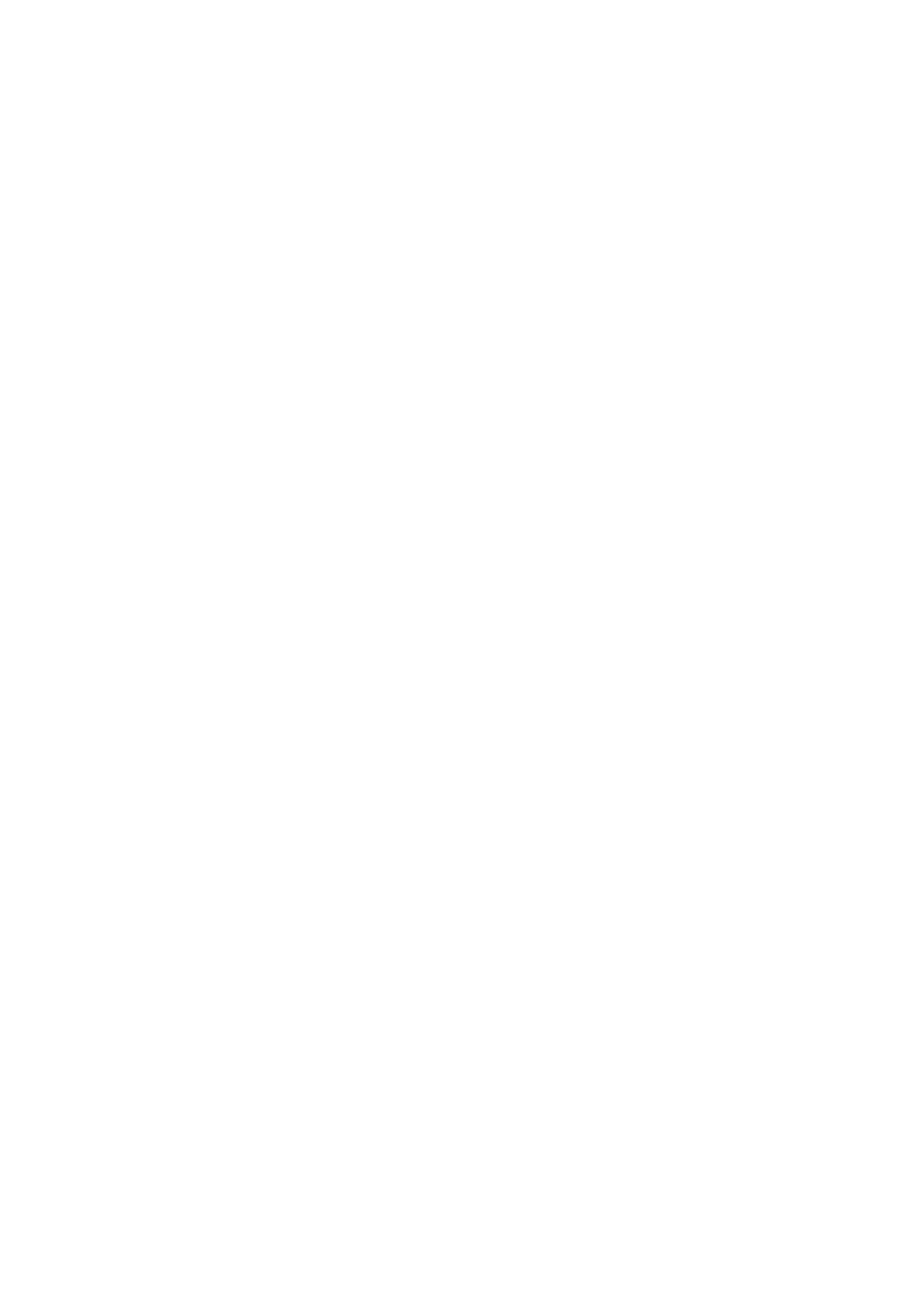|                                                                    |                      |              | OTIUM FAMILY STONE PALACE SİDE FACT SHEET 2022 ***** |                                                           |                                                                                                                     |                |  |  |  |
|--------------------------------------------------------------------|----------------------|--------------|------------------------------------------------------|-----------------------------------------------------------|---------------------------------------------------------------------------------------------------------------------|----------------|--|--|--|
| <b>SNACKS</b>                                                      |                      |              |                                                      |                                                           |                                                                                                                     |                |  |  |  |
| Gözleme<br>(Turkish pancake)<br><b>Closed once a week.</b>         |                      |              | 12:00-16:00                                          |                                                           |                                                                                                                     |                |  |  |  |
| <b>Pasta Varities</b>                                              |                      | 12:00-14:00  |                                                      |                                                           | Self-service in Fast Food Street (Amphitheatre)                                                                     |                |  |  |  |
| <b>Hamburger + Pommes</b>                                          |                      | 12:00-16:00  |                                                      |                                                           |                                                                                                                     |                |  |  |  |
| Kumpir + Garnitür                                                  |                      |              |                                                      |                                                           |                                                                                                                     |                |  |  |  |
| Turkish Pita & Pizza                                               |                      | 12:00-16:00  |                                                      |                                                           |                                                                                                                     |                |  |  |  |
| <b>Salads &amp; Fruits</b>                                         |                      |              | 12:00-16:00<br>12:00-16:00                           |                                                           |                                                                                                                     |                |  |  |  |
| <b>Beach Restaurant</b>                                            |                      |              |                                                      | Open Buffet) Beach Restaurant                             |                                                                                                                     |                |  |  |  |
|                                                                    |                      |              | A LA CARTE RESTORANT                                 |                                                           |                                                                                                                     |                |  |  |  |
| Italian - Fish - A la Carte<br><b>Restaurant (Beach Resaurant)</b> |                      | 19:00-21:00  |                                                      |                                                           | Price is 10€ per person.                                                                                            |                |  |  |  |
| <b>BARS</b>                                                        |                      |              |                                                      |                                                           |                                                                                                                     |                |  |  |  |
|                                                                    |                      | <b>HOURS</b> | <b>YES</b>                                           |                                                           |                                                                                                                     |                |  |  |  |
| <b>Lobby Bar</b>                                                   | 10:00-24:00          |              | ✓                                                    |                                                           | Local alcoholic and non-alcoholic beverages are free of charge.<br>(Turkish coffee is only available at Lobby Bar.) |                |  |  |  |
| <b>Pool Bar</b>                                                    | 10:00-24:00          |              | $\checkmark$                                         |                                                           | Local alcoholic and non-alcoholic beverages are free of charge.                                                     |                |  |  |  |
| <b>Snack Bar</b>                                                   | 12:00-17:00          |              | $\overline{\checkmark}$                              |                                                           |                                                                                                                     |                |  |  |  |
| <b>Beach Bar</b>                                                   | 10:00-18:00          |              | $\checkmark$                                         |                                                           |                                                                                                                     |                |  |  |  |
| <b>Zircon Disco &amp; Bar</b>                                      | 23:30-01:30          |              | $\checkmark$                                         |                                                           | <b>Closed</b>                                                                                                       |                |  |  |  |
| <b>Coctails</b>                                                    | $10:00 - 24:00$      |              | $\checkmark$                                         |                                                           | Coctails selected by the Management are free of charge.                                                             |                |  |  |  |
| <b>Patisserie</b>                                                  | 12:00 -17:00         |              | $\checkmark$                                         |                                                           | Patisserie is open for service by the Pool Bar.                                                                     |                |  |  |  |
| Ice Cream (Cone)                                                   | 12:00 -14:00         |              | ✓                                                    |                                                           | It is served in a cone, comes with variety of flavors.                                                              |                |  |  |  |
| <b>Oda Service</b>                                                 | ✓<br><b>24 HOURS</b> |              |                                                      | Via call to the Reception (0-150) for orders. It is paid. |                                                                                                                     |                |  |  |  |
| <b>CONFERENCE ROOM</b>                                             |                      |              |                                                      |                                                           |                                                                                                                     |                |  |  |  |
| <b>Salon Name</b>                                                  | Width-<br>Length     | M2           | Height                                               | <b>Theatr</b><br>e                                        | <b>Class</b>                                                                                                        | <b>Banquet</b> |  |  |  |
| <b>Meeting Room 1</b>                                              | 17 m * 25<br>m       | 425          | 3.00 <sub>m</sub>                                    | 325                                                       | 200                                                                                                                 | 180            |  |  |  |
| <b>Meeting Room 2</b>                                              | 6 m * 10<br>m        | 60           | $2,7$ m                                              | 50                                                        | 30                                                                                                                  |                |  |  |  |
| <b>Turquoise 1</b>                                                 | 11 m $*$ 22<br>m     | 242          | 2,9m                                                 | 200                                                       | 160                                                                                                                 | 150            |  |  |  |
| <b>Turquoise 2</b>                                                 | $8 m * 11$<br>m      | 88           | 2.9 <sub>m</sub>                                     | 100                                                       | 50                                                                                                                  |                |  |  |  |
|                                                                    |                      |              | <b>IMPORTANT NOTES</b>                               |                                                           |                                                                                                                     |                |  |  |  |

**\*This Concept is valid between 01.05.2022 / 31.10.2022. Concept changes are made during the opening and closing periods.**

**\*The Hotel Management can change the concept at any time and circumstance, depending on weather conditions.**

**\*Within the Concept all local alcoholic and non-alcoholic drinks as well as soft drinks and hot drinks are served between 10:00-24:00.**

**\*The conference room, with its modern technical equipment, is suitable for all types meetings and organizations.**

**\*Canned and bottled drinks, and exported alcoholic and non-alcoholic beverages are paid.**

**\*Hot drinks, cold concentrated beverages and water are free between 10:00-24:00.**

**\*According to the turkish law, we can not offer alcoholic beverages to children under the age of 18 years.**

**\*For lost room cards and towel cards there is a fee of 10€.**

**\*The A'La Carte Restaurant reservations are taken by the Guest Relation between 10:00-11:00 and 13:00-14:00 and only for the next day. Depending on the weather conditions it is either in the Beach Restaurant or on the Special Restaurant within the Hotel.**

**\*In All-Inclusive system which our facility serves, at the check-in day we provide all our guests with anti allergy arm band. All guests are required to wear their armbands.**

**\*When children are using Amusement Park and Pool their responsibility lies entirely on their parents.**

**\*All fresh squeezed fruit and vegetable juices are paid.** 

**\*Laundry and Dry Cleaning services are paid.**

**\*Heating or cooling of the air conditioning system varies depending on the weather conditions.**

**\*For Luggage service, Wake-up service, Repair and Maintenance service, Lost and Found service and Vehicle Rental service please contact the Reception.**

**\*Our Hotel is not responsible for vehicles in the garage, general areas, phones in pool area or beach, money and other valuables. For valuable items you can use the safeboxes in your rooms.**

**OTIUM FAMILY STONE PALACE SİDE** 

Üç Tepeler Mah. Barbaros Hayrettin Paşa Bul. No:12 Colaklı / Manavgat / ANTALYA - TÜRKİYE